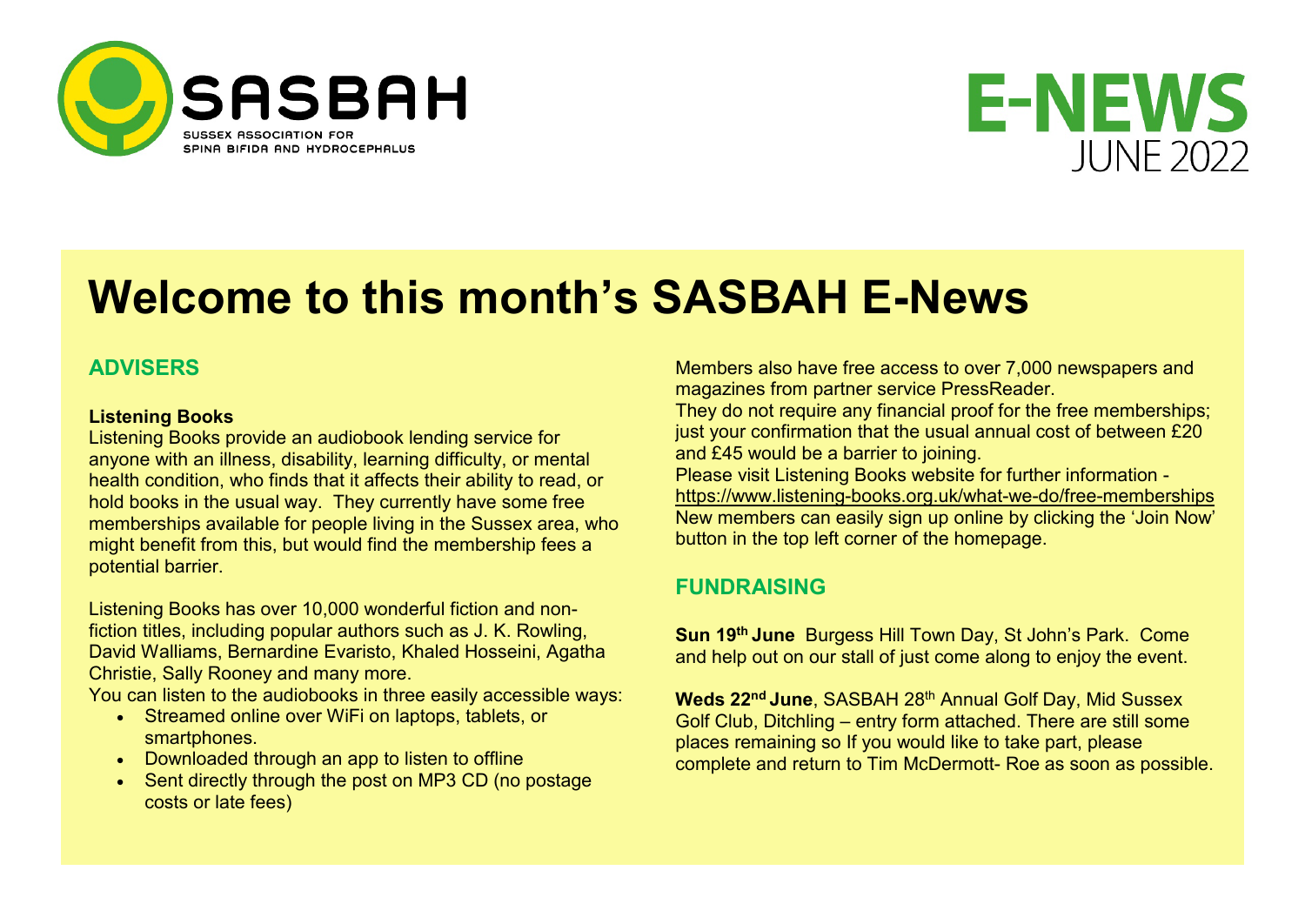

# **SOCIAL ACTIVITIES AND LOCAL COMMUNITY GROUPS**

**Contact Details: General Enquiries: office@sasbah.org.uk/01825876045 Lisa: lisa@sasbah.org.uk/07725433136, Rom: rom@sasbah.org.uk/07779038542**

#### **West Sussex**

#### **June**

**Weds 8th** Crawley Support Group, 12-2pm Starbucks, Queen Square, Crawley. We meet in the meeting room at the rear of the café.

**Thurs 9th** Pub Quiz at The North Star, Worthing. Quiz starts at 8.30pm and costs £1, but join us from 7pm if you want to eat first.

**Fri 17th** Worthing Support Group, Heene Community Centre, Heene Road, 12-2pm. We meet in the Wordsworth Lounge. **Sun 19th** Burgess Hill Town Day, St John's Park. Come and help out on our stall or just come along to enjoy the event. **Mon 20th** Ice cream at Kaspa's, Worthing. 12 30 – 2pm.

**Weds 22nd** Mid Sussex Support Group, Cyprus Hall, Burgess Hill, 12.15-2.15pm. We meet in the Starford Hall at the front of the building. Tea and coffee are provided. Please feel free to bring your own packed lunch.

**Fri 24th** Lunch at Italian Kitchen, County Mall, Crawley.12-2 30pm

**Mon 27th** Coffee at Caffe Nero, Burgess Hill. 12-2pm **Weds 29th** Hollywood Bowl, Crawley. Bowling, pool, arcades, coffee and lunch. 12-2 30pm

# **July**

**Mon 4<sup>th</sup> Lunch at Munch, Worthing, 12-2pm** 

**8th-10th** Residential Wellbeing Break at Sefton Place, Arundel. Daytime visitors also very welcome. Most activities will be on Saturday 9<sup>th.</sup> Please contact us for further details

**Weds 13th** Crawley Support Group, 12-2pm Starbucks, Queen Square, Crawley. We meet in the meeting room at the rear of the café

**Mon 18th** Bowling at Out of Bounds, Angmering, 12-2pm. Booking essential.

**Tues 19th** Lunch at harvester, Crawley, 12-2.30pm **Thurs 21st** Pub Quiz at The North Star, Worthing. Quiz starts at 8.30pm and costs £1, but join us from 7pm if you want to eat first. **Mon 25th** lunch at Toby Carvery, Crawley, 12.30-2.30pm **Weds 27th** Mid Sussex Support Group, Cyprus Hall, Burgess Hill, 12.15-2.15pm. We meet in the Starford Hall at the front of the building. Tea and coffee are provided. Please feel free to bring your own packed lunch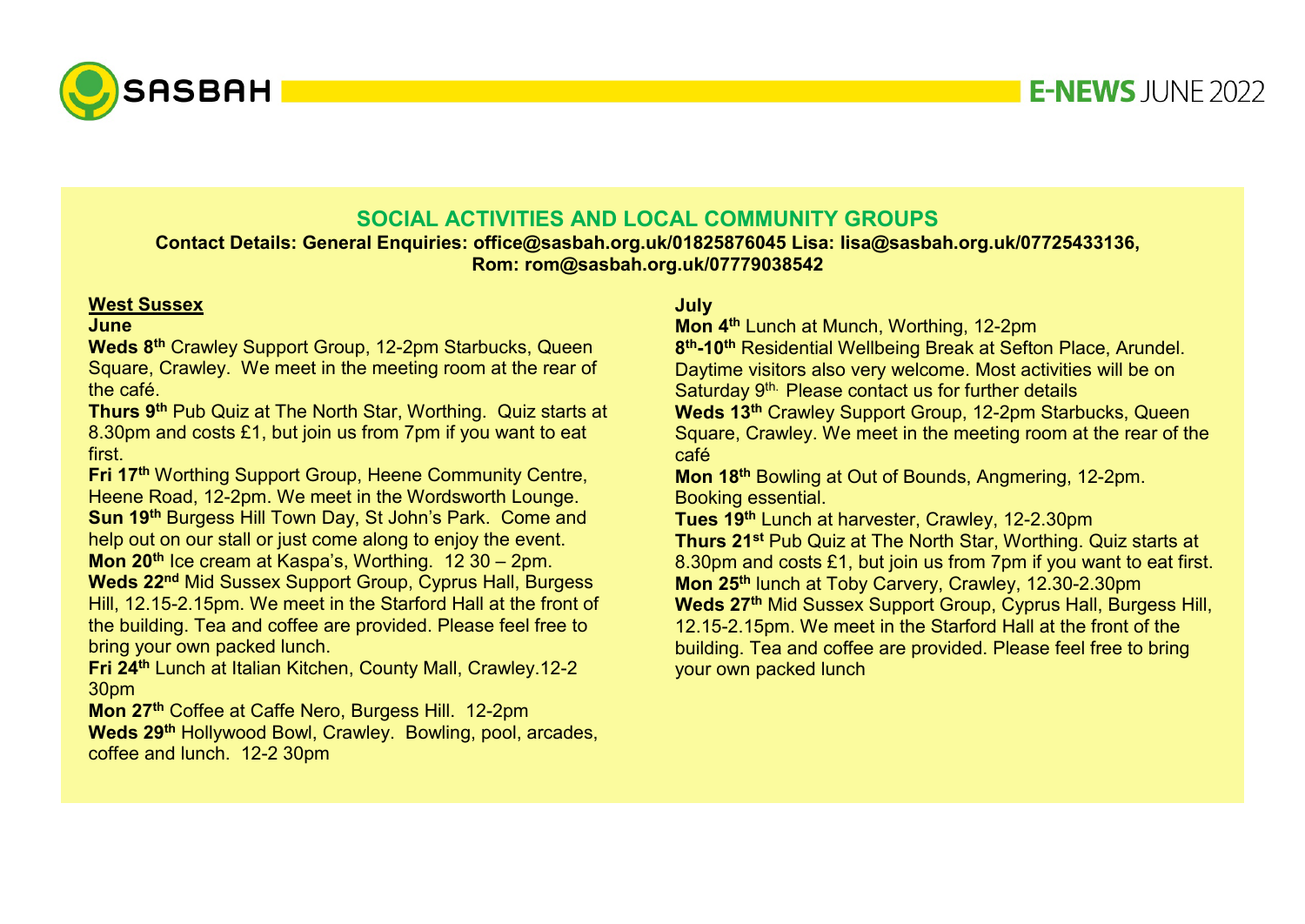

# **SOCIAL ACTIVITIES AND LOCAL COMMUNITY GROUPS**

**Contact Details: General Enquiries: office@sasbah.org.uk/01825876045 Lisa: lisa@sasbah.org.uk/07725433136, Rom: rom@sasbah.org.uk/07779038542**

# **East Sussex**

#### **June**

**Sat 4<sup>th</sup> Buffet Time, Eastbourne. Midday Fri 10th** Hastings & Rother LSG, The Pelham 12 30 – 2 30pm **Sat 11<sup>th</sup>** Lunch at the George Hotel, Hailsham. Midday **Weds 15th** Bourne Free, Ratton School 6-8pm **Sat 18th** Quiz and BYO Picnic, Sasbah Office, Gun Hill 12-3pm **Weds 29th** Bourne Free, Ratton School 6-8pm **Sat 25th** Shopping and Nandos, Beacon Shopping Centre 11am

# **July**

**Fri 1st Hastings & Rother LSG, The Pelham 12 30 – 2 30pm Sat 2<sup>nd</sup> Midday at Beacon Centre, Lunch at Nandos Sat 9<sup>th</sup>** Wellbeing Day Sefton Place, Arundel **Sat 16th Eastbourne Pier and Lunch, meet Midday Sat 23rd** Crazy Golf, Sovereign Harbour, Meet 11am **Sat 30th** Lunch at Rodmill, Midday

Wherever possible, please let us know if you're planning to join us on any of these events. (Lisa for West Sussex events or Rom for East Sussex). This is to make sure we have the right resources in place which should make your visit more comfortable and enjoyable. Although we try our best to avoid this, if we think an event is not going to be attended, we may cancel it and we would hate for anyone to turn up and find they are alone. You can contact us by phone or text on the above numbers, email Lisa or Rom, or message us on Facebook, messenger or WhatsApp.

Please note that Lisa works part time, and much of that time is spent out and about at activities, so if you can't get hold of her, make sure you leave a message and she'll get back to you as soon as she can, but it may not be the same day. If your message is urgent, you can contact our office during the daytime on 01825 873045. We welcome anyone connected with SASBAH, including service users, family members, carers, volunteers and friends. All the venues we use are accessible to the best of our knowledge at the time of printing.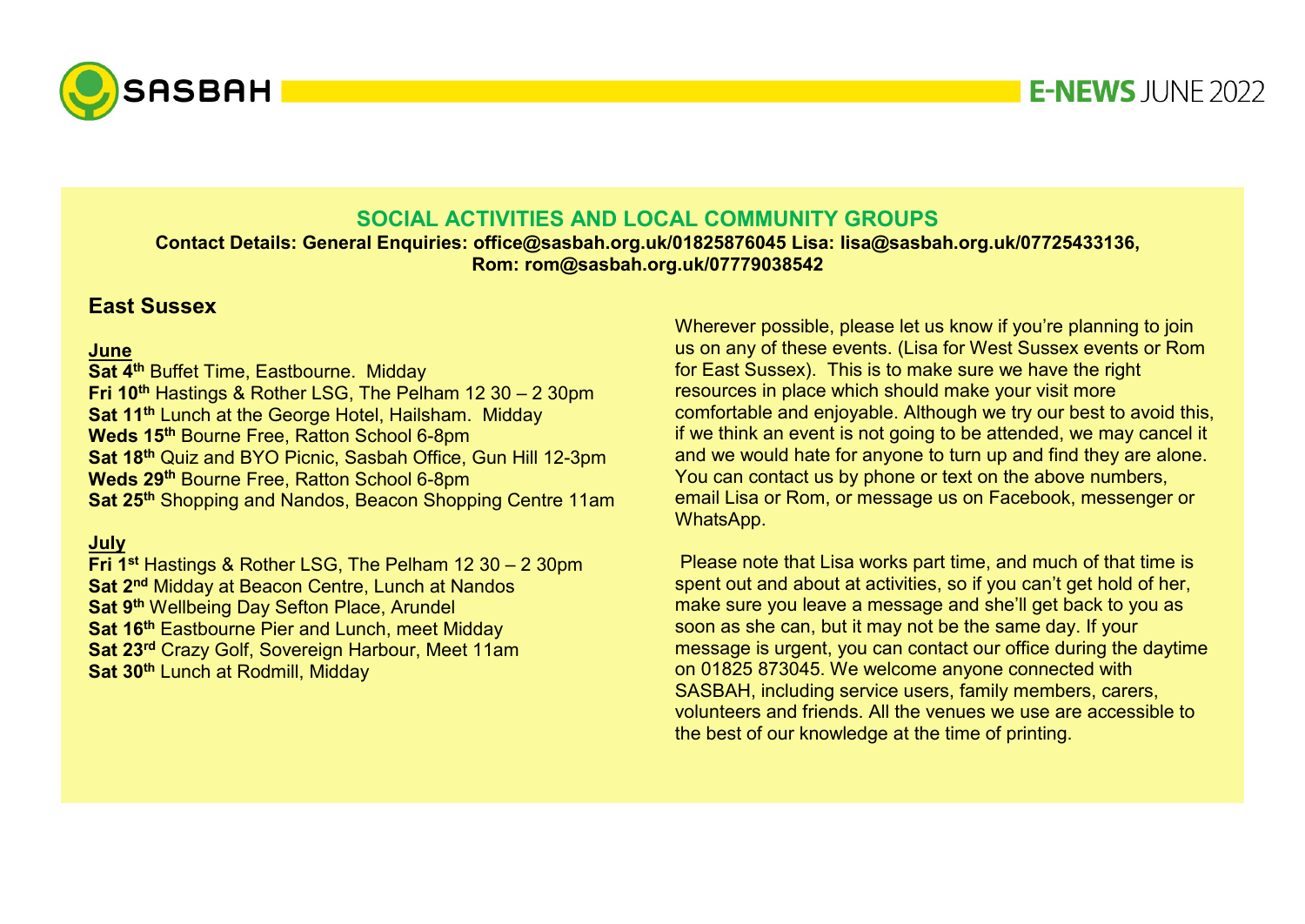

# **E-NEWS JUNF 2022**

# **SASBAH RESIDENTIAL BREAKS 2022**

**Contact Details: General Enquiries: office@sasbah.org.uk/01825876045 Lisa: lisa@sasbah.org.uk/07725433136, Rom: rom@sasbah.org.uk/07779038542**

#### **Mindfulness and Wellbeing Residential Break**

Friday 8<sup>th</sup> July to Sunday 10<sup>th</sup> July 2022, Sefton Place, Arundel\* This will include a series of workshops, treatments and classes to help you with your mindfulness, relaxation and wellbeing. This break will cost £50 per head and this is for full board accommodation and all activity costs included. This does not cover the cost of transport.

#### **Breakaway**

Friday 23rd September to Sunday 25th September 2022, Lodge Hill Outdoor Activity Centre, Pulborough

Outdoor Activity residential break for which there will be no fee charged thanks to the generosity of the funders.

Transport will be provided to leave Gun Hill Office on the Friday and to return there on the Sunday.

### **Family Break**

Friday 21st October to Monday 24th October 2022

This weekend will take place at Sefton Place Arundel\*. The aim of this break is to support families and a few individuals.. Activities will take place over the weekend mainly to entertain any children that are there.

Cost of this break is £50 per room that will cover accommodation, food and entertainment but not travel costs. To book on any of these residential breaks please contact either Rom on 07779038542 or [rom@sasbah.org.uk](mailto:rom@sasbah.org.uk) OR Lisa on 07725433136 or [lisa@sasbah.org.uk.](mailto:lisa@sasbah.org.uk) Priority will be given to those that have not been before but hopefully we can accommodate everybody that shows an interest. If you want to visit any of the residential breaks as a day visitor you would be made to feel very welcome and you can book in the same way as above and the charge for day visitors is just £10 to cover the costs of food and refreshments.

\*Sefton Place is an accessible building but it has limited accessible rooms so if the demand is high than we can book accessible rooms at the Premier Inn which is about a mile away from Sefton Place but you would have to have transport to get there and back or use taxis. Alternatively if you do not want to stay residentially you can just visit as a day visitor on any of the dates above.